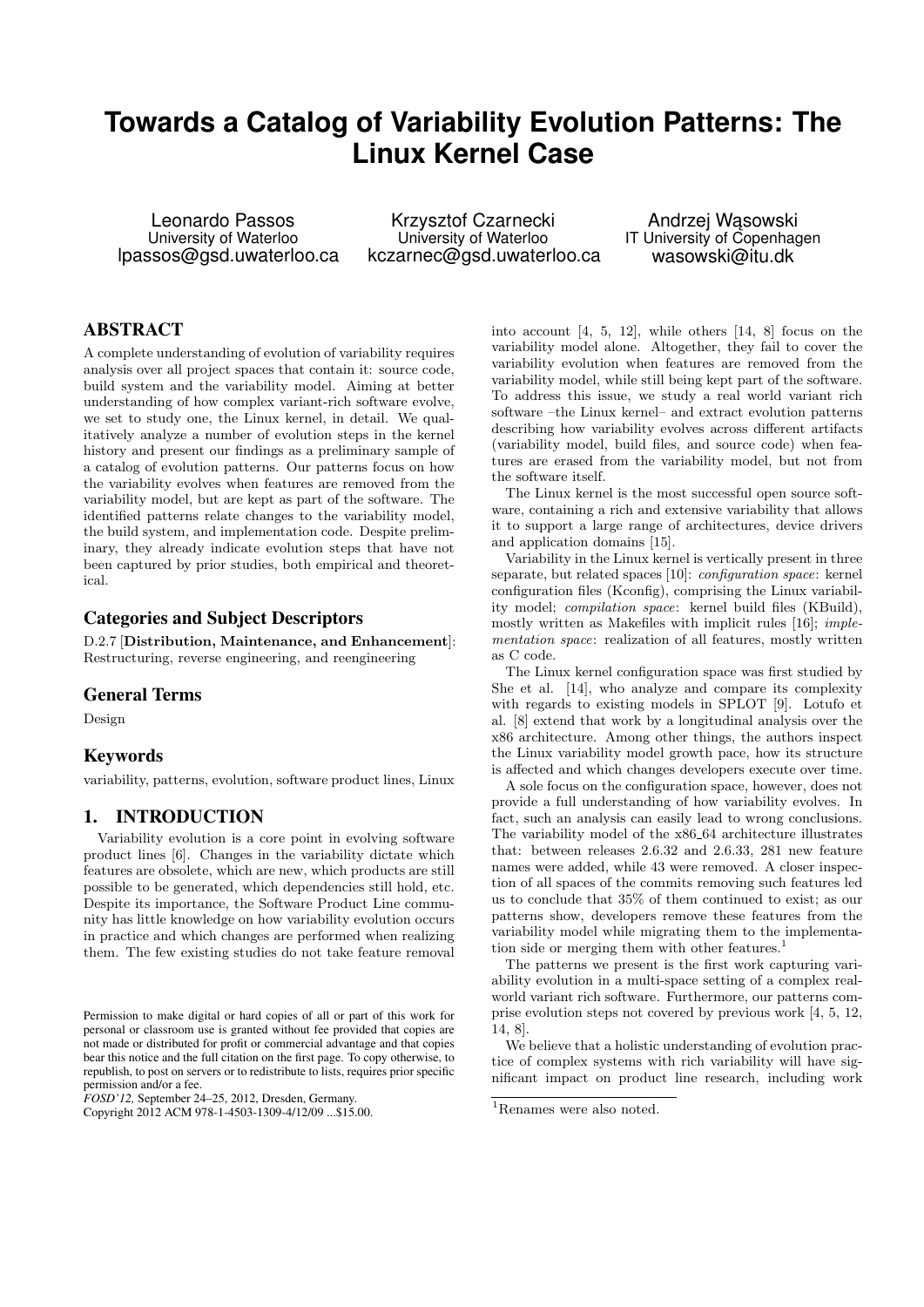on methodologies, architectures, modeling languages, automatic analyses and tooling.

The rest of this paper is organized as follows: in Sec. 2 we provide a comprehensive understanding of the three spaces of the Linux kernel, and how they relate to each other. In Sec. 3 we discuss the methodology for extracting our catalog of evolution patterns, which are then presented in Sec. 4. In that section, we show the structure of each pattern, with concrete examples and discussion. We then analyze possible threats to validity of our findings in Sec. 5, and present related work in Sec. 6. We conclude the paper in Sec. 7, along with directions for future work.

# 2. BACKGROUND

The variability in the Linux kernel appears in three main spaces: (i) configuration space, comprised of Kconfig files; (ii) compilation space: set of kernel build files (KBuild), and; (iii) implementation space: mostly C source code. We present them now in more detail.

### *Configuration space.*

Kconfig is the language in which features and their dependencies are declared. The kernel configurator  $(x\text{config})^2$  renders the Kconfig model as a tree of features, from which users select the ones of interest (see Fig. 1). For instance, users interested in a cluster file system can select the OCSFS2 (Oracle™Cluster File System) feature, whose Kconfig snippet is shown in Fig. 2.

Features in Kconfig are mostly written as configs (Fig. 2, lines 3 and 12), and may contain attributes such as type, prompt, dependencies, implied selections, default values, and help text. In our example, OCSFS2 is a tristate feature (line 4): it can be absent (n) or users can select it to be either compiled as a dynamically loadable module (m – shown as a dot in Fig. 1) or statically compiled into the resulting kernel  $(y -$ shown as a tick in Fig. 1). Boolean features (line 13) are also possible, assuming either y or n as value. Other types include integer and strings (not shown). A prompt message is a short description of a feature (lines 4 and 13), and it is used by the configurator when rendering the feature in the hierarchy. Features without a prompt are not visible to users. Dependencies (line 5) state a condition that must be satisfied to allow selection of the feature. A select attribute (line 6) enforces immediate selection of target features (CONFIGFS\_FS). A default attribute (line 15) states the initial value of a feature, which might later be changed in the configuration process. The feature hierarchy depends on the order in which features are declared and on their dependencies. Cross tree constraints are defined using select and depends on attributes, but also by default values in combination with visibility conditions. Visibility conditions and default conditions (not shown) are guard expressions over feature names that follow prompt and default attributes: for prompts, it controls whether the feature should be made visible; for defaults, it controls which default attribute is applicable when more than one is defined. For a full mapping from Kconfig to standard FODA feature models, refer to [14, 3]. Formal semantics of Kconfig is presented in [13].

The configurator generates a .config file, which is basically a sequence of (feature-name, feature-value) pairs. Given the



Figure 1: Linux configurator (xconfig)

features OCFS2 FS (OCFS file system support) and OCFS2 FS POSIX ACL (OCFS POSIX Access Control Lists) as configured in Fig. 1 results in the following .config snippet:

CONFIG\_OCFS2\_FS=m

... CONFIG\_OCFS2\_FS\_POSIX\_ACL=y

#### *Compilation space.*

The KBuild system controls the compilation process of the Linux kernel. In KBuild, the files containing compilation rules are essentially Makefiles with implicit rules [16]. The image of the kernel is defined by the vmlinux-all goal contained in a top Makefile, whose snippet is shown in the first part of Fig.  $3$ . To build the image, vmlinux-all requires the object files of the symbols appearing at the right hand side of the goal (line 3), which are then linked together. In that case, it requires all the object file names stored in corey, libs-y, drivers-y and net-y variables. These variables denote lists of object files to which other elements can be appended to. If directories are appended (line 5), KBuild recursively runs the Makefile contained in each such directory and generates one object file per directory based on the content of a special list: obj-y (similarly, a list obj-m controls module compilation). Objects may be conditionally added to this list by replacing y with a feature name. As shown in the second fragment of Fig. 3 (line 3), ocfs2.o is only added to obj-y if the feature OCFS2 FS is set to be y in the .config file. KBuild attempts to compile object files by locating a correspondent C file matching the same name. However, that is not always the case. For ocfs2.o, there is no ocfs2.c file in the Makefile's directory, so KBuild relies on a list named ocfs2-objs (line 11) as the set of object files that should compose ocfs2.o. As before, objects may be conditionally added to such a list (line 10).

#### *Implementation space.*

Variability in the source code base is expressed in terms of conditional compilation macro directives, whose conditions are Boolean expression over feature names (see Fig. 4). It is worth noting that before KBuild compiles any code, it reads the content in the .config file and creates an autoconf.h header file containing macro definitions for all features that should be part of the kernel, along with their values. KBuild forces this file to be included in all C sources (this is achieved using gcc's -include switch). For instance, selecting OCFS2 FS POSIX ACL for the OCFS2 FS module results in a definition such as

 $2$ Other configurators also exist: config, menuconfig, nconfig, gconfig, etc.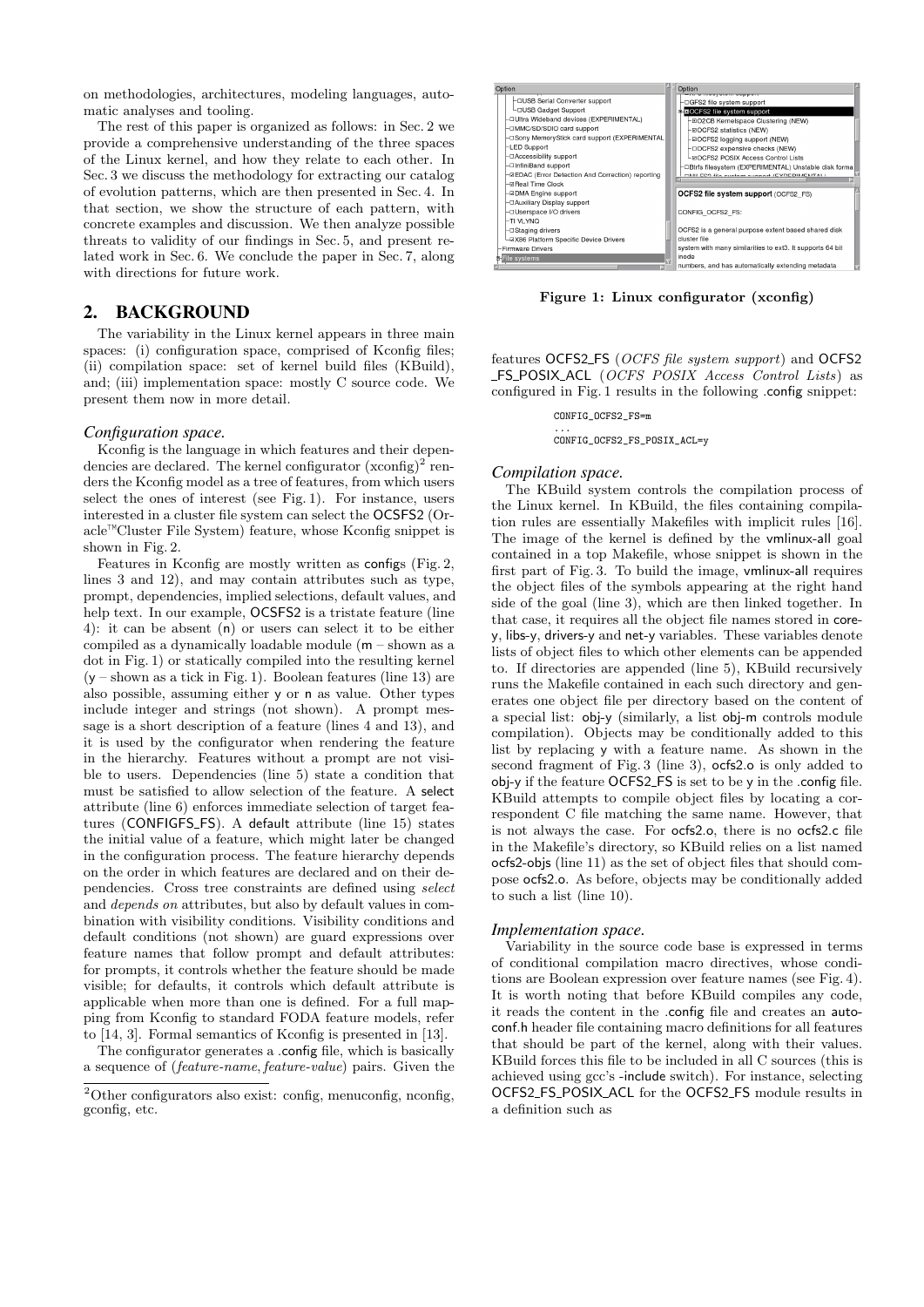| $\mathbf{1}$   | # fs/ocfs/Kconfig                       |  |  |  |  |  |  |
|----------------|-----------------------------------------|--|--|--|--|--|--|
| $\overline{2}$ | .                                       |  |  |  |  |  |  |
| 3              | config OCFS2_FS                         |  |  |  |  |  |  |
| $\overline{4}$ | tristate "OCFS2 file system support"    |  |  |  |  |  |  |
| 5              | depends on NET && SYSFS                 |  |  |  |  |  |  |
| 6              | select CONFIGFS FS                      |  |  |  |  |  |  |
| $\overline{7}$ | .                                       |  |  |  |  |  |  |
| 8              | help                                    |  |  |  |  |  |  |
| 9              | OCFS2 is a general purpose extent       |  |  |  |  |  |  |
| 10             | based shared disk cluster file system   |  |  |  |  |  |  |
| 11             | .                                       |  |  |  |  |  |  |
| $12\,$         | config OCFS2_FS_POSIX_ACL               |  |  |  |  |  |  |
| 13             | bool "OCFS2 POSIX Access Control Lists" |  |  |  |  |  |  |
| 14             | depends on OCFS2_FS                     |  |  |  |  |  |  |
| 15             | default n                               |  |  |  |  |  |  |
| 16             | .                                       |  |  |  |  |  |  |
| 17             |                                         |  |  |  |  |  |  |
|                |                                         |  |  |  |  |  |  |

#### Figure 2: KConfig file snippet for OCFS2 FS

1 top Makefile  $\overline{2}$ 3 vmlinux-all := \$(core-y) \$(libs-y) \$(drivers-y) \$(net-y) <sup>4</sup> 5 core-y += kernel/ mm/ fs/ ipc/ security/ crypto/ block/ 6 ...

1 fs/ocfs2/Makefile

```
\overline{2}3 obj-$(CONFIG OCFS2 FS) += ocfs2.o ...
   ocfs2-objs := \ldotsaops.o
 6 blockcheck.o
 7 ...
 8 xattr.o
 9
10 ifeq ((CONFIG_OCFS2_FS_POSIX_ACL), y)<br>11 ocfs2-obis t = ac1.0ocfs2-objs += acl.o12 endif
13
```
#### Figure 3: KBuild Makefile snippets

```
1 // File: fs/ocfs2/acl.h
 <sup>2</sup>
 3 #ifdef CONFIG_OCFS2_FS_POSIX_ACL
 4 extern int ocfs2_check_acl(struct inode *, int);
 5 extern int ocfs2 acl chmod(struct inode *);
 6 ...
    7 #else
    #define ocfs2_check_acl NULL
9 static inline int ocfs2_acl_chmod(struct inode *inode)<br>10 { return 0: }
    \{ return 0: \}\frac{11}{12}...<br>#endif
```
#### Figure 4: Conditional compilation

#### #define CONFIG OCFS2 FS POSIX ACL 1

which guarantees that the code block in lines 4–6 in Fig. 4 will be compiled, instead of lines 8–11.

From the description so far, it is clear that the Linux kernel variability is a three-dimensional space (variability model, Makefiles and C code), and evolutionary changes such as feature addition, removal, split, merge, rename, etc. may affect not a single dimension, but all three. In addition, the three spaces are glued together by referring to feature names as exported in the .config file. Next, we discuss our methodology in extracting evolution patterns.

### 3. METHODOLOGY

We collected four patterns from a selection of 140 among

220 feature removals from the configuration space in three kernel release pairs of the x86\_64 Linux kernel: (v2.6.32, v2.6.33), (v2.6.26, v2.6.27) and (v2.6.27, v2.6.28). Each pattern documents a situation in which the feature is removed from the configuration space, but continues to exist in the software.

Three of our patterns come from the analysis of (v2.6.32, v2.6.33). Our particular interest in v2.6.32 regards to the fact that it is the baseline kernel in Debian  $6.0<sup>3</sup>$  one of the most mature and popular distributions in the Linux community.

From this initial analysis, we aimed at sequentially diffing release pairs starting from v2.6.26. We fixed such starting point due to incompatibility issues when using newer kernel build infrastructure with older Kconfig and .config files.

While we analyzed and classified all 43 removals in the pair (v2.6.32, v2.6.33), the selection of removals for analysis in (v2.6.26, v2.6.27) and (v2.6.27, v2.6.28) was rather arbitrary. Our main concern was only to capture a pattern that we had not seen before.

Our infrastructure is built on top of the KBuild system, which we extracted from the Linux source code. With it, we parse Kconfig files and compute the set difference of the features in each pair of kernel releases. To facilitate analysis, we also created a relational database containing all feature additions and removals, which are linked with the associated release pair and commit identifier. The records in this database were constructed by parsing all patches in the Linux Git repository.

Our analysis is based on manual inspection over the collected set of commit patches. Since changes can span more than one commit, whenever a patch is insufficient to draw a sound conclusion, we set to recover other commits changing the feature under investigation or any other feature that may affect it (eg.: a parent feature).

# 4. EVOLUTION PATTERNS

This section presents in detail four evolution patterns in commits found in the Linux kernel repository.

To reduce clutter, we present each pattern in an abstract manner, capturing the changes in each artifact type. Then, we rely on fragments of real artifacts to exemplify the presented concepts, followed by a discussion of the pattern.

We present the first pattern as a basic walk-through to our notation and adapt it as we proceed with presentation.

### 4.1 Optional feature to implicit mandatory

In this evolution pattern, depicted in Fig. 5, an optional feature F is removed from the feature model, but becomes unconditionally compiled in source code. Its compilation, however, is subject to the presence of F's parent P.

The pattern is presented in two parts, capturing the structure before the change (shown at left) and after it (shown at right). It abstractly documents changes to a fragment of the variability model (rendered in the FODA notation), shown inside a dashed box; the build artifact  $(B)$ ; source code  $(C)$ , and; the cross-tree constraint formulae (CTC).

### *Instance.*

 $3$ http://www.debian.org/

<sup>4</sup> git://git.kernel.org/pub/scm/linux/kernel/git/torvalds/ linux.git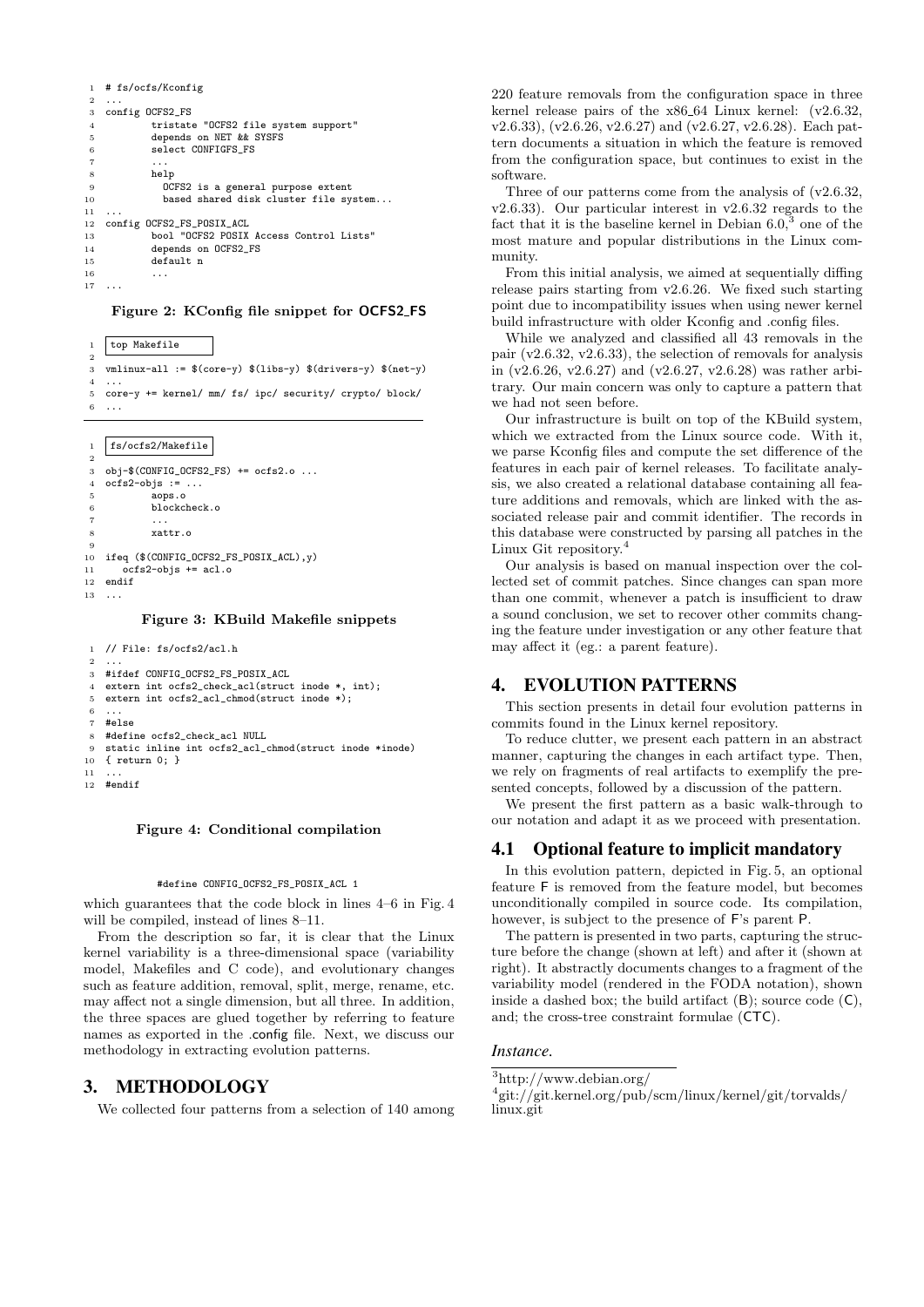

Figure 5: Optional feature to implicit mandatory

| 1              | diff --git a/fs/ocfs2/Kconfig b/fs/ocfs2/Kconfig                      |
|----------------|-----------------------------------------------------------------------|
| $\overline{2}$ | config OCFS2_FS                                                       |
| 3              | select FS_POSIX_ACL<br>$\ddot{}$                                      |
| $\overline{4}$ | -config OCFS2_FS_POSIX_ACL                                            |
| 5              | bool "OCFS2 POSIX Access Control Lists"<br>-                          |
| 6              | depends on OCFS2_FS                                                   |
| $\overline{7}$ | select FS_POSIX_ACL<br>$-$                                            |
| 8              | default n<br>$\overline{\phantom{a}}$                                 |
| 9              | help<br>$\overline{\phantom{a}}$                                      |
| 10             | Posix Access Control Lists (ACLs) support<br>$\overline{\phantom{a}}$ |
| 11             | permissions for users                                                 |
| 12             |                                                                       |
| 13             | diff --git a/fs/ocfs2/Makefile b/fs/ocfs2/Makefile                    |
| 14             | $ocfs2-objs := ver.o$                                                 |
| 15             |                                                                       |
| 16             | xattr.o                                                               |
| 17             | -ifeq (\$(CONFIG_OCFS2_FS_POSIX_ACL), y)                              |
| 18             | $-ocfs2-objs += acl.o$                                                |
| 19             | $-$ endif                                                             |
| 20             | ac1.o<br>+                                                            |
| $^{21}$        |                                                                       |
| 22             | diff --git a/fs/ocfs2/acl.h b/fs/ocfs2/acl.h                          |
| 23             |                                                                       |
| 24             | -#ifdef CONFIG OCFS2 FS POSIX ACL                                     |
| 25             | extern int ocfs2_check_acl(struct inode *, int);                      |
| 26             | extern int ocfs2_acl_chmod(struct inode *);                           |
| 27             | .                                                                     |
| 28             | $-#$ else                                                             |
| 29             | -#define ocfs2_check_acl NULL                                         |
| 30             | -static inline int ocfs2_acl_chmod(struct inode *inode)               |
| 31             | $-f$ return $0;$ }                                                    |
| 32             | $-$                                                                   |
| 33             | $-$ #endif                                                            |
| 34             | $\ddots$                                                              |
|                |                                                                       |

Figure 6: A patch matching the pattern in Fig. 5

The patch<sup>5</sup> fragment in Fig.  $6$  is a concrete example of this pattern, where OCFS2 FS is P and OCFS2 FS POSIX ACL is F. In the patch, changes are either removal (lines prefixed with "-") or addition (lines prefixed with "+"). Lines without any prefix are used as context to ease understanding.

The patch shows that the feature OCFS2 FS POSIX ACL is being removed from the feature model (lines 4–11), but its implied selection attribute is moved to its parent feature (line 3). Fig. 5 captures this situation by deleting F from the feature model and by replacing any references to F with P in the set of cross tree constraints, thus leading to a new set  $CTC'$ 

Regarding the changes in the Makefile, the patch shows that the compilation condition guarding acl.o is dropped (lines 17–19), and acl.o is unconditionally added to the list of objects ocfs2-objs (line 20). To capture this abstractly, we first introduce a simplified representation for build files. In our notation, build files are denoted as a sequence B of build rules of the form  $(e, r_1, r_2)$ , where e is a guard expression over

feature names (as in line 17 of the patch);  $r_1$  is a build rule in case  $e$  evaluates to true; and  $r_2$  is the alternative build rule to be used in case e does not hold. For simplicity, the condition may be omitted (taken as true) to represent unconditional build rules. Moreover, the second rule may not be shown, stating the absence of an alternative rule in case the guard expression fails. Using this notation, we capture the change over the Makefile shown in the patch as follows: in the left side,  $(F, Po += F.o)$  is one build rule in B, stating that if F is present, then F's object code should be part of P's. After the change is applied, a new sequence B' is obtained containing a new build rule where the condition over F is dropped, which we explicitly represent by writing it as crossed:

$$
B' = \langle ..., (\cancel{K}, P.o + = F.o), ... \rangle
$$

As for the edits in the source code side (see acl.h: lines 24– 33), the patch indicates that the code guarded by a conditional compilation directive is kept, while the associated condition (line 24) and the alternative code block (lines 28–33) are removed. We capture this situation in our abstraction by removing specific parts (shown as crossed) of guarded blocks, which we represent as triples (e, Cx, Cy): similar to build rules, e denotes a conditional macro expression over feature names, whereas Cx is the code to be compiled in case e holds; otherwise Cy is used.

#### *Discussion.*

The purpose of this pattern is to guarantee that a security feature is not unintentionally left unselected in face of its parent feature presence; thus, it eliminates the chance of misconfigurations, with the cost of a bigger product (executable binary size). In our example, making Posix Access Control Lists a mandatory feature for the OCFS2 file system is in tune with that: in Linux, ACL controls file/directory permissions for groups and individuals, and it is a major security feature already supported by other filesystems, including ext3/4, xfs, btrfs, etc. In server environments using a cluster based filesystem, it is likely the case that such support is required, and its absence (unintentional or not) might lead to major security flaws, as no permission control would exist.

Interesting enough, users configuring new versions of the kernel in which OCFS2 FS POSIX ACL is not available as a selectable feature may conclude that OCFS2 dropped support for ACL. This occurs because the patch removing the OCFS2 FS POSIX ACL feature from Kconfig does not update the help text of OCFS2 to state that ACL is now an integral part of it; thus, users might not select OCFS2 as part of the kernel, driven by the conclusion that it now lacks a feature it once supported.

### 4.2 Computed attributed feature to code

In this evolution pattern, shown in Fig. 7, an invisible feature  $\mathsf F$  (no prompt) is defined by a default expression  $e^{\theta}$ . The purpose of F is to be a mere value place holder that is referred in code using the feature's name. The change removes F from the feature model, while replacing its usage in code by its computed default expression. The build artifacts and the set of cross tree constraints are not altered, meaning that F is not referred in constraints and it does not have an

<sup>5</sup>Commit id: e6aabe

 ${}^{6}$ Kconfig does not allow arbitrary non-Boolean expressions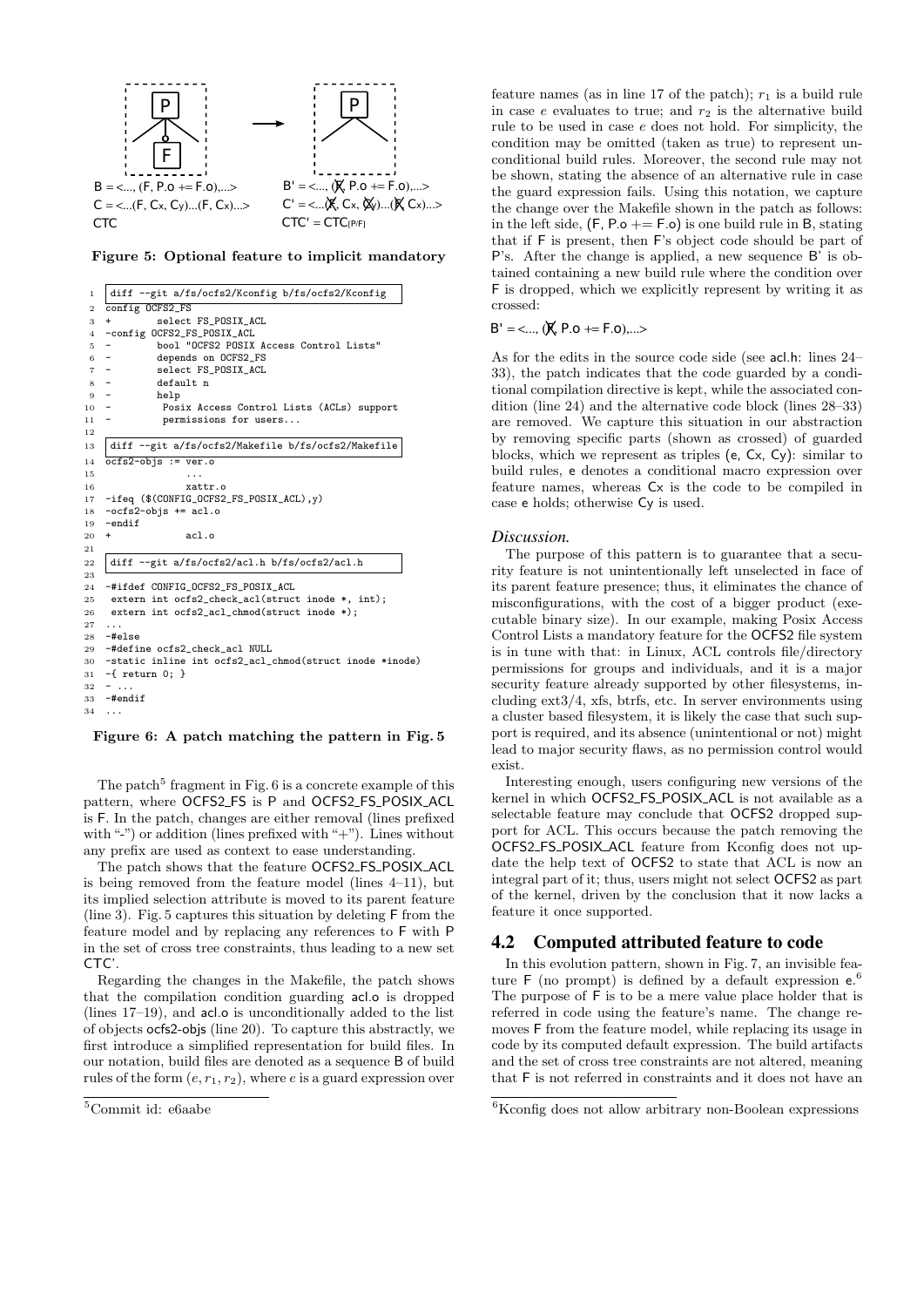

Figure 7: Computed attributed feature to code

associated compilation unit.

#### *Instance.*

An instance of this pattern regards the removal of feature  $CFG80211$ \_DEFAULT\_PS\_VALUE<sup>7</sup> (matches F), defined as:

config CFG80211\_DEFAULT\_PS\_VALUE int default 1 if CFG80211\_DEFAULT\_PS default 0 depends on CFG80211

As can be seen, the above definition lacks a prompt message, and thus the feature is not visible to users. Its value is given by a combination of default conditions (refer to Sec. 2), and depends on the presence of CFG80211\_DEFAULT\_PS. These conditions denote a single abstract conditional expression

CFG80211\_DEFAULT\_PS ? 1 : 0

In the source code, the feature is originally referred by

rdev->wiphy.ps\_default = CONFIG\_CFG80211\_DEFAULT\_PS\_VALUE;

which was later changed to

```
#ifdef CONFIG_CFG80211_DEFAULT_PS
   rdev->wiphy.flags |= WIPHY_FLAG_PS_ON_BY_DEFAULT;
#endif
```
The inspected patch shows that a set of related Boolean flags in the source code, including **ps\_default**, became a single integer variable (flags) implementing a bit mask. In that sense, the bit-or assignment as shown has the same effect as before, but using a different implementation technique. In case the flag is not set (the conditional statement is not compiled), the corresponding bit position defaults to zero. Otherwise, its associated bit receives 1 as value.

#### *Discussion.*

This pattern affects the set of configurations derivable from the configuration space, but it preserves behaviour in all products containing P, as our instance showed. In that sense, the pattern documents a refinement scenario. The existing theory over software product line refinement [5] fails to address this, as its theorems<sup>8</sup> only cover situations with feature model equality or equivalence in the set of possible configurations (our .config files).

Contrary to the previous pattern, this evolution pattern is a refactoring, as it preserves behaviour and improves maintainability, at least as stated by developers in the commit



 $CTC' = CTC - \{constraints \ defined by F<sub>2</sub>\}$ 

Figure 8: Merge by aliasing

log message:

"We've accumulated a number of options for wiphys which make more sense as flags as we keep adding more. Convert the existing ones."

The choice of having features as place holders for computed attributes in Kconfig files appears to be mere idiomatic preference, as there is no mentioning in the kernel coding style<sup>9</sup> and Kconfig language reference<sup>10</sup> stating which practice is preferable.

# 4.3 Merge features by module aliasing

This evolution pattern, illustrated in Fig. 8, merges features  $F_1$  and  $F_2$  into the existing feature  $F_1$  when the implementation of  $F_1$  subsumes  $F_2$ . The source code comprising the compilation unit of  $F_2$  is completely removed, and so is any build rule. Any constraints defined by  $F_2$  are deleted, and existing constraints remain as is, which means that  $F_2$ is not referred in any other constraint. Furthermore,  $F_1$  registers itself as an alias module to  $F_2$ . In that case, whenever the kernel receives a request to load  $F_2$ ,  $F_1$  is the actual module that gets loaded.

#### *Instance.*

An instance of this pattern concerns the merge<sup>11</sup> of the feature RT3090 (matches  $F_2$ ) into RT2860 (matches  $F_1$ ), with RT2860 supporting both Ralink™2860 and 3090 wireless chips. In the patch associated with this instance, all the code related to RT3090, its Kconfig entry and build files are removed. The only addition in the patch occurs in rt2860/pci\_main\_dev.c:

+ MODULE\_ALIAS("rt3090sta");

where rt3090sta is the original object filename created for RT3090, as defined by the rt3090sta-objs list in its Makefile. In the above statement, RT2860 declares that it has RT3090 as its alias.

#### *Discussion.*

Merge by alias is only possible for features that are not scattered in code, but rather have a well defined set of files that once compiled generate a single object code.

Contrary to the instance found in Optional feature to im-

 $\mbox{^{11}Commit}$ id: e20aea

<sup>7</sup>Commit id: 5be83d

 ${}^{8}$ See theorems 11-14 in [5].

 $\frac{9}{9}$ http://www.kernel.org/doc/Documentation/CodingStyle  $^{10}\mathrm{http://www.kernel.org/doc/Documentation/kbuild/}$ 

kconfig-language.txt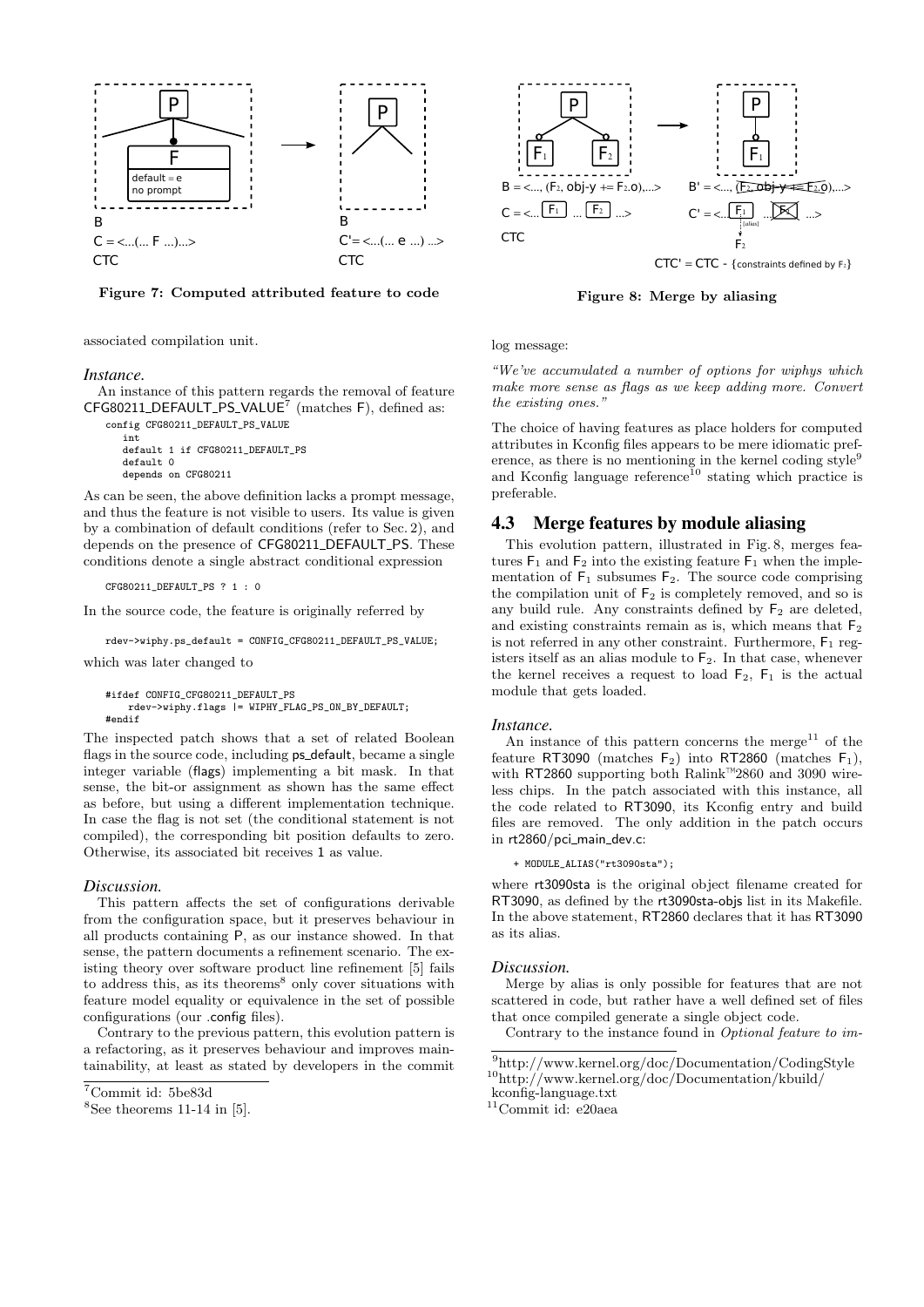|                                           |        |        | Feature $\parallel$ Files $\parallel$ SLOC (.c) $\parallel$ SLOC (.h) $\parallel$ SLOC (Makefile) |
|-------------------------------------------|--------|--------|---------------------------------------------------------------------------------------------------|
| RT3090 $\parallel$ 108 $\parallel$ 56,617 |        | 15.318 | -68                                                                                               |
| RT2860   88                               | 38,010 | 10.218 | -49                                                                                               |

### Table 1: CLOC statistics for RT3090 and RT2860 drivers

plicit mandatory, the description and help message of the RT2860 feature are updated to reflect the fact that it now supports the RT3090 family of chips.

It appears that RT2860 inherits much of the code from RT3090, suggesting co-evolution of the two drivers. Running the code clone detection tool CCFinder  $[7]^{12}$  supports our claim, as we found 864 clones between the two drivers, with clones containing as many as 2,500 tokens (see Fig. 9 for the whole distribution). Curiously, RT2860 is smaller than RT3090, as we observed by running  $\rm CLOC.^{\rm 13}$  Table 1 shows a reduction of  $\approx 32\%$  in SLOC in comparison with RT3090's (.h and .c files), with a Makefile 27% more compact. Despite such a simplification in code, functionality has not been lost, as developers state in the commit log:

#### "Remove no longer needed rt3090 driver. rt2860 handles now all rt2860/rt3090 chipsets."

In Linux, it is possible to create a single driver supporting multiple devices. This mechanism is also used by developers as a means to merge features. For instance, the driver for the light sensor device TSL2561 is now merged into TSL2563,<sup>14</sup> which supports four devices, as declared in its device table:

```
static const struct i2c_device_id tsl2563_id[] = {{ "tsl2560", 0 },
          { "tsl2561", 1 },
        { "tsl2562", 2 },
        { "tsl2563", 3 },
{}
};
```
MODULE\_DEVICE\_TABLE(i2c, tsl2563\_id);

Structurally, this instance is very much related to the instance previously discussed. Its difference relies on how these two features evolved: TSL2563 was implemented completely separate from TSL2561, and was released by Nokia™; TSL2563, on the other hand, was implemented by a single developer. Moreover, the two implementations share no similarity, as CCFinder does not detect any clone between them. This example shows the distributed development nature of Linux, and how drivers released by manufactures tend to subsume drivers developed by the open source community.

# 4.4 Optional feature to kernel parameter

In this evolution pattern, whose structure is presented in Fig. 10, an optional feature F is removed from the feature model, but continues to exist in the source code. The key aspect of this pattern relies in its build rules. Originally, the presence of a feature F defines a new symbol name (macro) that is appended to the macro namespace of the source code under compilation. Such symbol (X) conditions a block of code S. After the change, F is removed as a feature and it is turned into a kernel parameter F.param that conditions the execution of S during runtime. In that case, the build rule defining symbol (X) is dropped.



Figure 10: Optional feature to kernel parameter

### *Instance.*

An instance of this pattern concerns the feature CON- $FIG\_PNP\_DEBUG$ ,<sup>15</sup> which controls debugging print of Plug and Play devices. Inspecting the Makefile elicits how symbols are appended to the set of defined macro namespace:

```
-ifeq ($(CONFIG_PNP_DEBUG),y)
-EXTRA_CFLAGS += -DDEBUG
-endif
```
As shown above, the GNU C compiler allows macros to be defined through the -D switch. In our instance, the CON-FIG\_PNP\_DEBUG feature was replaced by the boot parameter pnp.debug.

### *Discussion.*

This pattern shows how intricate the Linux kernel three dimensional space is. As illustrated by our instance, the variability switches from being statically compiled to being determined during runtime. Since no functionality is loss and behaviour is preserved, this change results in a software refinement. For the same reasons argued before, evolution occurs in such a way not predicted by existing theory [5].

# 5. THREATS TO VALIDITY

The major threat to our work is the incompleteness associated with the analysis of commit logs. Our set of inspected commits resulting in features being removed from the configuration space required us to grep associated commits to have a broader picture of the evolution in place. As this process may fail to recover all associated commits, there is a threat that our evolution patterns reflect a partial view of the real changes. This is why we only present the findings as a preliminary sample of patterns. Further experiments will have to broaden the catalog towards completeness and identify whether these patterns are indeed common.

Furthermore, our analysis is ultimately based on the manual inspection over commits to extract the patterns herein presented. As this process contain certain subjectivity, our patterns may not capture the full intention as envisioned by the original patch authors. To alleviate this, we present concrete instances of each pattern to allow readers to judge whether they reflect the presented structure.

# 6. RELATED WORK

Existing research has already studied the Linux kernel variability. She et al. [14] and Lotufo et al. [8] analyse, among other things, how the Linux variability model evolves

 $12$ ccfx d cpp -dn rt3090 -is -dn rt2860 -w f-w-g+

<sup>13</sup>http://cloc.sourceforge.net/

<sup>14</sup>Commit id: eaacdd

<sup>15</sup>Commit id: ac88a8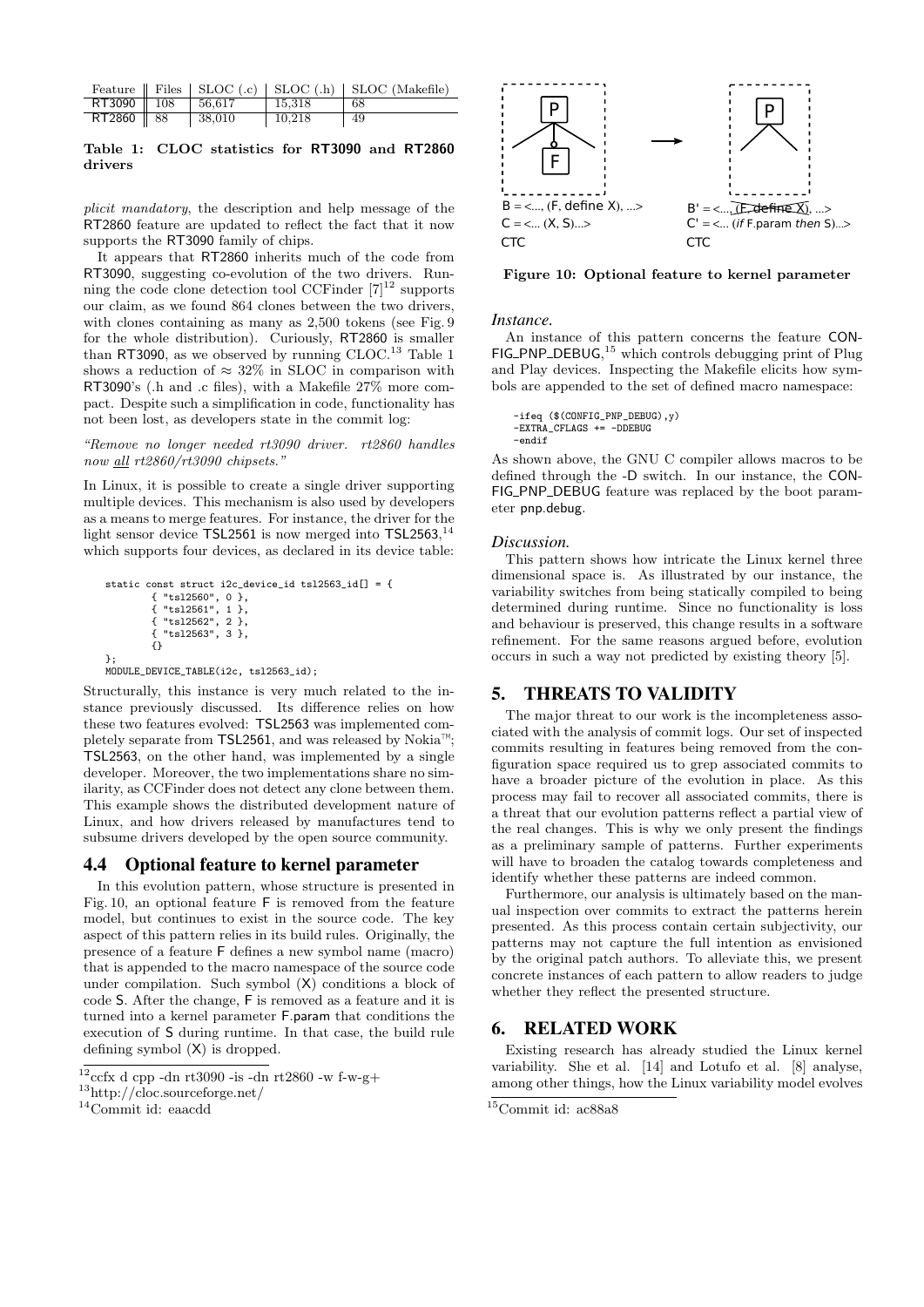

Figure 9: Clones between RT3090 and RT2860 drivers

in terms of feature addition and removal. As we argued in this paper, an analysis based on a single space is incomplete and possibly misleading: features that are no longer present in the variability model do not necessarily cease to evolve, as they might be merged into other features, migrated to implementation space, etc.

Other researchers [5] study the formal aspects of software product line refinement, deriving an evolutionary theory. Such formalism assumes that changes are safe, i.e., do not affect behaviour nor prevents instantiating existing products. Our work shows that Linux does not follow a safe evolutionary model, as certain features are truly removed along the way. Although the authors do not claim completeness, we found real refinement patterns that cannot be explained by their set of theorems.

Borba et al. [4] and Neves et al. [12] provide a catalog of safe transformation templates that, different from ours, do not cover variability evolution when features are removed from the configuration space. In [12], the authors provide evidence on how frequent their templates occur by analyzing the evolution of two small software product lines.

Tartler et al. [17] study inconsistencies in the implementation side by not being kept in synchronization with the variability expressed in Kconfig files. Nadi and Holt [10] identify anomalies in build artifacts, and later extends Tartler's work [11] to detect anomalies across all spaces (configuration, implementation and compilation).

Berger et al. [3] compare Kconfig with other variability modeling languages, such as  $e\text{Cos CDL}^{16}$  and standard FODA notation. She and Berger [13] study the semantics of Kconfig and its approximation to propositional logic.

Other studies [1, 2] apply static analysis techniques in Makefiles of Linux and FreeBSD to extract feature-to-code mappings.

# 7. CONCLUSION

We presented a preliminary catalog of evolution patterns extracted from the Linux kernel repository, and explained each pattern in a comprehensive manner, including (but not restricted to) structure, concrete instances and the mechanisms used by developers in achieving them.

Our study is the first to provide explanations on how variability simultaneously evolves in the implementation, compilation and configuration spaces when removing features from the variability model, while keeping them as part of the software. Furthermore, we rely on a complex and variant rich subject of analysis: the Linux kernel.

As future work, we aim to execute a longitudinal study of the Linux kernel to assess the frequency of the patterns we found, along with the discovery of new ones. To allow generalization, we plan to perform similar studies in different software product lines, possibly from different domains.

### 8. REFERENCES

- [1] T. Berger, S. She, K. Czarnecki, and A. Wasowski. Feature-to-Code mapping in two large product lines. Technical report, University of Leipzig, 2010.
- [2] T. Berger, S. She, R. Lotufo, K. Czarnecki, and A. Wasowski. Feature-to-code mapping in two large product lines. In Proceedings of the 14th International Conference on Software Product Lines (SPLC), pages 498–499. Springer-Verlag, 2010.
- [3] T. Berger, S. She, R. Lotufo, A. Wasowski, and K. Czarnecki. Variability modeling in the real: a perspective from the operating systems domain. In Proceedings of the 25th International Conference on Automated Software Engineering (ASE), pages 73–82, 2010.
- [4] P. Borba. An introduction to software product line refactoring. In Proceedings of the 3rd International Summer School Conference on Generative and Transformational Techniques in Software Engineering III, pages 1–26, 2011.
- [5] P. Borba, L. Teixeira, and R. Gheyi. A theory of software product line refinement. In Proceedings of the 7th International Colloquium Conference on Theoretical Aspects of Computing (ICTAC), pages 15–43, 2010.
- [6] L. Chen, M. Ali Babar, and N. Ali. Variability management in software product lines: a systematic review. In Proceedings of the 13th International Software Product Line Conference (SPLC), pages 81–90, 2009.
- [7] T. Kamiya, S. Kusumoto, and K. Inoue. Ccfinder: a multilinguistic token-based code clone detection system for large scale source code. IEEE Transactions on Software Engineering (TSE), 28(7):654–670, 2002.
- [8] R. Lotufo, S. She, T. Berger, K. Czarnecki, and A. Wasowski. Evolution of the linux kernel variability model. In Proceedings of the 14th International Conference on Software Product Lines (SPLC), pages 136–150, 2010.
- [9] M. Mendonca, M. Branco, and D. Cowan. S.p.l.o.t.: software product lines online tools. In Proceedings of the 24th ACM SIGPLAN Conference Companion on

 $^{16}\!$  source<br>ware.org